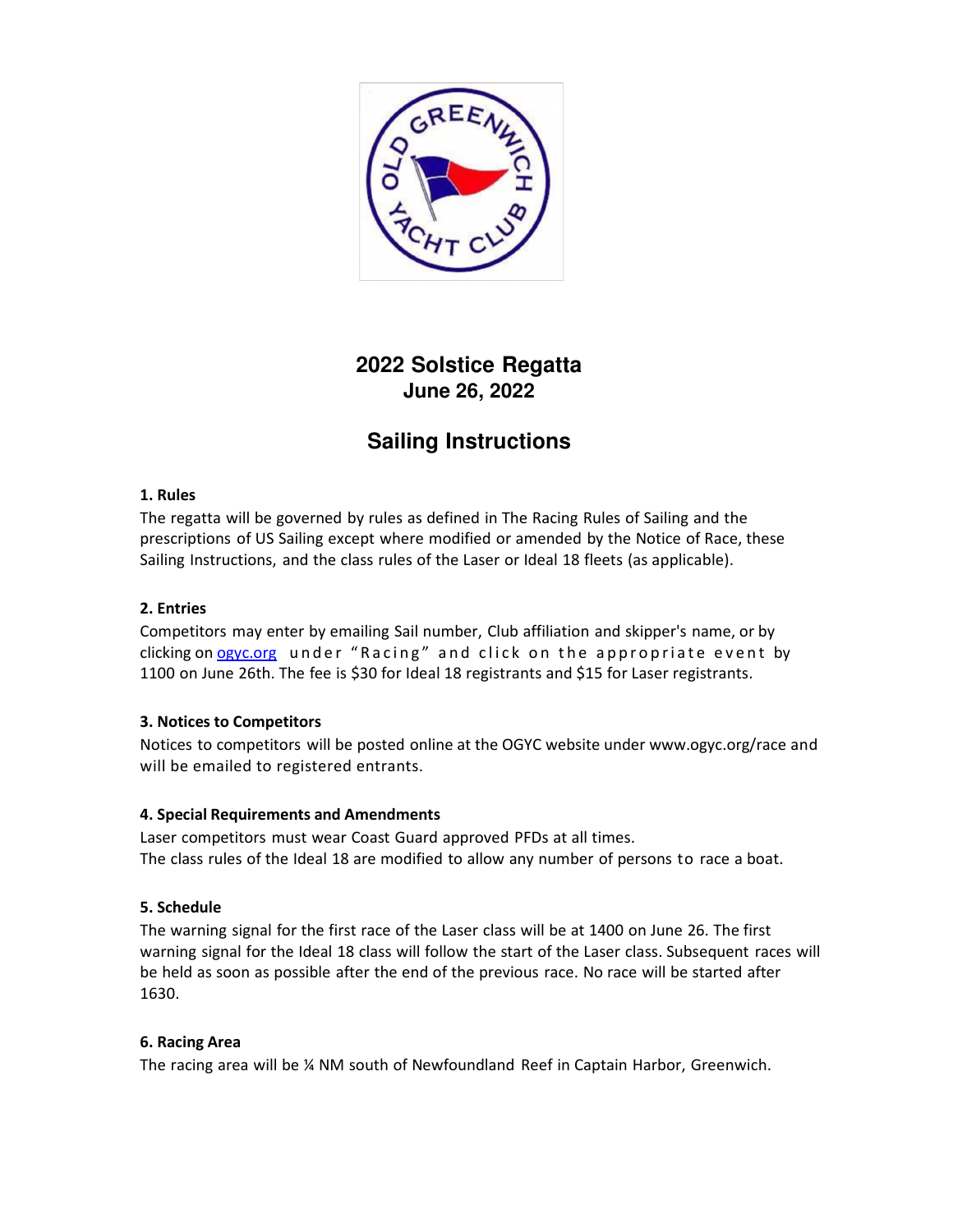## **7. Courses and Marks**

The courses are displayed in the *Course Diagram*, below:



The *Course Diagram* shows the courses, course designations, the marks in order and the rounding direction of each mark. Course designations will be announced verbally and may also be displayed on the RC signal boat. Marks will be inflatable buoys. Windward offsets and leeward gates may be used.

#### **8. Starting and Finishing Lines**

The starting line shall be between an orange flag on the RC boat and the start pin. The finish line shall be between a blue flag on the RC boat and an adjacent mark on the *opposite side* of the RC boat from the starting mark, unless otherwise announced or the course is shortened.

#### **9. Starting Procedures**

- 1. The Sound Signal Starting System in Appendix U of the RRS will be used.
- 2. The RC will attempt to hail boats that are OCS, but not hearing a hail will not be grounds for redress.
- 3. A general recall will be signaled by repeated short signals from the RC boat. A new warning will follow as soon as possible.

#### **10. Time Limit**

The time limit for each race will be 40 minutes for the first boat to finish. Any boat finishing more than 15 minutes after the first finisher will be scored DNF. Any boat starting more than three minutes after the start signal will be scored DNS.